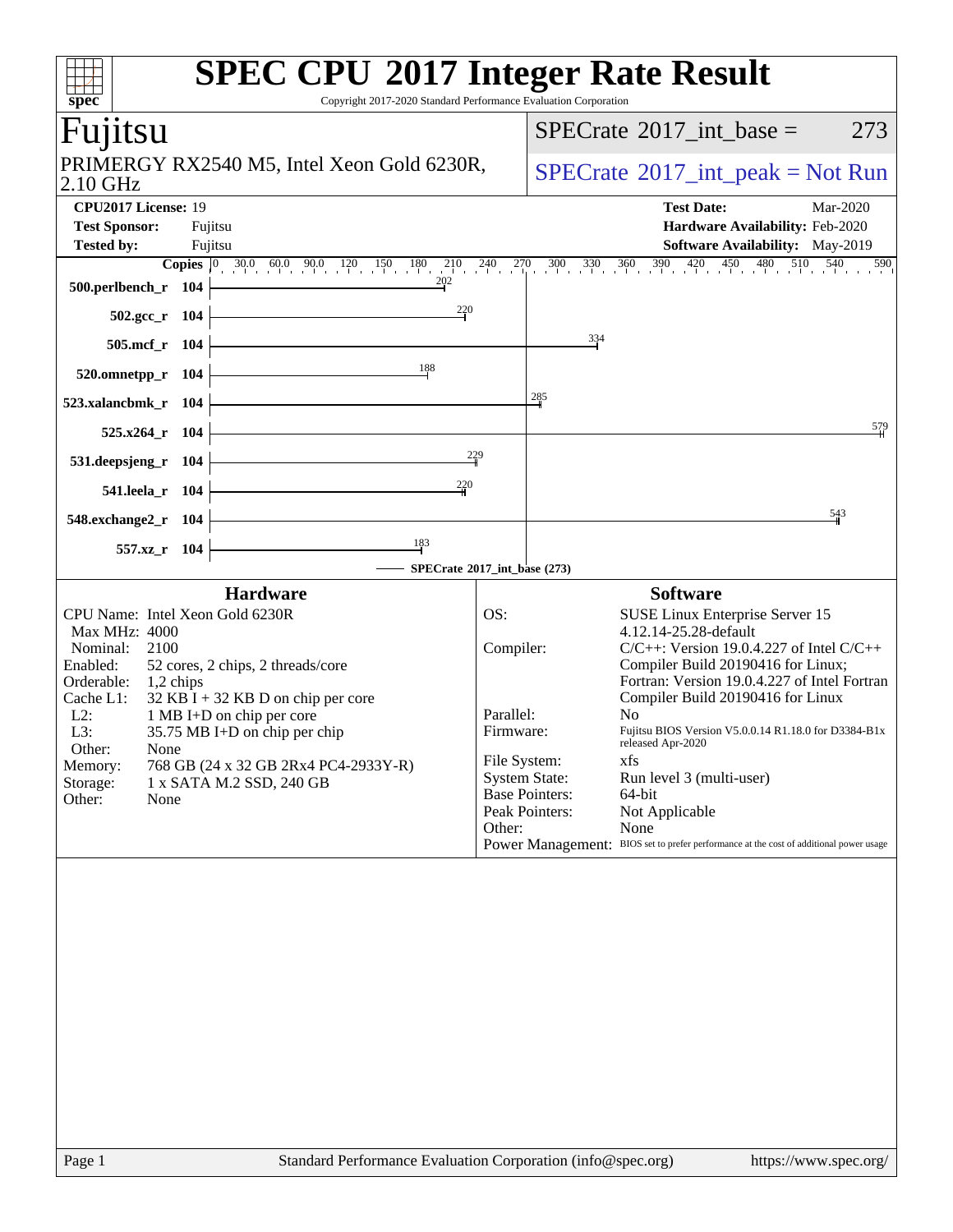Copyright 2017-2020 Standard Performance Evaluation Corporation

## Fujitsu

## PRIMERGY RX2540 M5, Intel Xeon Gold 6230R,  $\big|$  [SPECrate](http://www.spec.org/auto/cpu2017/Docs/result-fields.html#SPECrate2017intpeak) <sup>®</sup>[2017\\_int\\_peak = N](http://www.spec.org/auto/cpu2017/Docs/result-fields.html#SPECrate2017intpeak)ot Run

[SPECrate](http://www.spec.org/auto/cpu2017/Docs/result-fields.html#SPECrate2017intbase)<sup>®</sup>2017 int base = 273

#### 2.10 GHz

**[Tested by:](http://www.spec.org/auto/cpu2017/Docs/result-fields.html#Testedby)** Fujitsu **Fujitsu <b>[Software Availability:](http://www.spec.org/auto/cpu2017/Docs/result-fields.html#SoftwareAvailability)** May-2019

**[CPU2017 License:](http://www.spec.org/auto/cpu2017/Docs/result-fields.html#CPU2017License)** 19 **[Test Date:](http://www.spec.org/auto/cpu2017/Docs/result-fields.html#TestDate)** Mar-2020 **[Test Sponsor:](http://www.spec.org/auto/cpu2017/Docs/result-fields.html#TestSponsor)** Fujitsu **[Hardware Availability:](http://www.spec.org/auto/cpu2017/Docs/result-fields.html#HardwareAvailability)** Feb-2020

## **[Results Table](http://www.spec.org/auto/cpu2017/Docs/result-fields.html#ResultsTable)**

|                                                                                                                                                                                                                                                                                                  | <b>Base</b>   |                |       |                |       |                | <b>Peak</b> |               |                |              |                |              |                |              |
|--------------------------------------------------------------------------------------------------------------------------------------------------------------------------------------------------------------------------------------------------------------------------------------------------|---------------|----------------|-------|----------------|-------|----------------|-------------|---------------|----------------|--------------|----------------|--------------|----------------|--------------|
| <b>Benchmark</b>                                                                                                                                                                                                                                                                                 | <b>Copies</b> | <b>Seconds</b> | Ratio | <b>Seconds</b> | Ratio | <b>Seconds</b> | Ratio       | <b>Copies</b> | <b>Seconds</b> | <b>Ratio</b> | <b>Seconds</b> | <b>Ratio</b> | <b>Seconds</b> | <b>Ratio</b> |
| 500.perlbench_r                                                                                                                                                                                                                                                                                  | 104           | 818            | 202   | 819            | 202   | 818            | 202         |               |                |              |                |              |                |              |
| $502.\text{sec}$ <sub>r</sub>                                                                                                                                                                                                                                                                    | 104           | 669            | 220   | 670            | 220   | 668            | 220         |               |                |              |                |              |                |              |
| $505$ .mcf r                                                                                                                                                                                                                                                                                     | 104           | 503            | 334   | 503            | 334   | 502            | 335         |               |                |              |                |              |                |              |
| 520.omnetpp_r                                                                                                                                                                                                                                                                                    | 104           | 727            | 188   | 727            | 188   | 728            | 188         |               |                |              |                |              |                |              |
| 523.xalancbmk r                                                                                                                                                                                                                                                                                  | 104           | 385            | 286   | 386            | 284   | 386            | 285         |               |                |              |                |              |                |              |
| 525.x264 r                                                                                                                                                                                                                                                                                       | 104           | 313            | 582   | 314            | 579   | 315            | 579         |               |                |              |                |              |                |              |
| 531.deepsjeng_r                                                                                                                                                                                                                                                                                  | 104           | 518            | 230   | 520            | 229   | 520            | 229         |               |                |              |                |              |                |              |
| 541.leela r                                                                                                                                                                                                                                                                                      | 104           | 782            | 220   | 783            | 220   | 790            | 218         |               |                |              |                |              |                |              |
| 548.exchange2_r                                                                                                                                                                                                                                                                                  | 104           | 501            | 544   | 502            | 543   | 503            | 541         |               |                |              |                |              |                |              |
| 557.xz r                                                                                                                                                                                                                                                                                         | 104           | 613            | 183   | 614            | 183   | 616            | 182         |               |                |              |                |              |                |              |
| $SPECrate^{\circ}2017\_int\_base =$<br>273                                                                                                                                                                                                                                                       |               |                |       |                |       |                |             |               |                |              |                |              |                |              |
| $SPECrate^{\circ}2017$ int peak =<br><b>Not Run</b>                                                                                                                                                                                                                                              |               |                |       |                |       |                |             |               |                |              |                |              |                |              |
| $\mathbf{r}$ and $\mathbf{r}$ and $\mathbf{r}$ and $\mathbf{r}$ and $\mathbf{r}$ and $\mathbf{r}$ and $\mathbf{r}$ and $\mathbf{r}$ and $\mathbf{r}$ and $\mathbf{r}$ and $\mathbf{r}$ and $\mathbf{r}$ and $\mathbf{r}$ and $\mathbf{r}$ and $\mathbf{r}$ and $\mathbf{r}$ and $\mathbf{r}$ and |               |                |       |                |       |                |             |               |                |              |                |              |                |              |

Results appear in the [order in which they were run](http://www.spec.org/auto/cpu2017/Docs/result-fields.html#RunOrder). Bold underlined text [indicates a median measurement](http://www.spec.org/auto/cpu2017/Docs/result-fields.html#Median).

### **[Submit Notes](http://www.spec.org/auto/cpu2017/Docs/result-fields.html#SubmitNotes)**

 The numactl mechanism was used to bind copies to processors. The config file option 'submit' was used to generate numactl commands to bind each copy to a specific processor. For details, please see the config file.

## **[Operating System Notes](http://www.spec.org/auto/cpu2017/Docs/result-fields.html#OperatingSystemNotes)**

 Stack size set to unlimited using "ulimit -s unlimited" Kernel Boot Parameter set with : nohz\_full=1-103

## **[Environment Variables Notes](http://www.spec.org/auto/cpu2017/Docs/result-fields.html#EnvironmentVariablesNotes)**

Environment variables set by runcpu before the start of the run: LD\_LIBRARY\_PATH =

 "/home/Benchmark/speccpu2017-1.1.0/lib/intel64:/home/Benchmark/speccpu20 17-1.1.0/lib/ia32:/home/Benchmark/speccpu2017-1.1.0/je5.0.1-32"

## **[General Notes](http://www.spec.org/auto/cpu2017/Docs/result-fields.html#GeneralNotes)**

 Binaries compiled on a system with 1x Intel Core i9-7900X CPU + 32GB RAM memory using Redhat Enterprise Linux 7.5 Transparent Huge Pages enabled by default Prior to runcpu invocation Filesystem page cache synced and cleared with:

**(Continued on next page)**

|  | Standa |
|--|--------|
|  |        |

Page 2 Standard Performance Evaluation Corporation [\(info@spec.org\)](mailto:info@spec.org) <https://www.spec.org/>

**[spec](http://www.spec.org/)**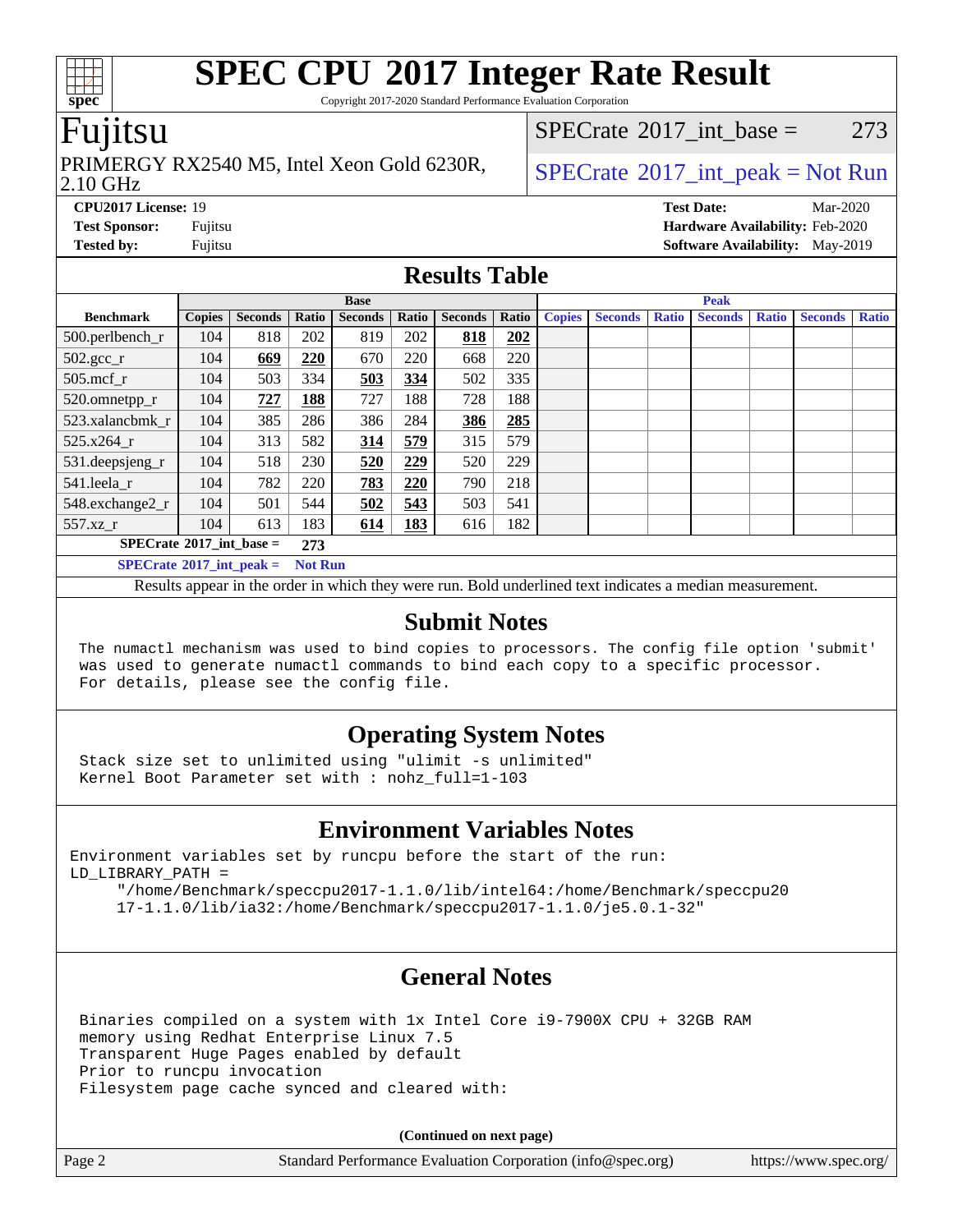Copyright 2017-2020 Standard Performance Evaluation Corporation

## Fujitsu

PRIMERGY RX2540 M5, Intel Xeon Gold 6230R,  $\big|$  [SPECrate](http://www.spec.org/auto/cpu2017/Docs/result-fields.html#SPECrate2017intpeak) <sup>®</sup>[2017\\_int\\_peak = N](http://www.spec.org/auto/cpu2017/Docs/result-fields.html#SPECrate2017intpeak)ot Run

[SPECrate](http://www.spec.org/auto/cpu2017/Docs/result-fields.html#SPECrate2017intbase)<sup>®</sup>2017 int base = 273

2.10 GHz

**[Tested by:](http://www.spec.org/auto/cpu2017/Docs/result-fields.html#Testedby)** Fujitsu **Fugital [Software Availability:](http://www.spec.org/auto/cpu2017/Docs/result-fields.html#SoftwareAvailability)** May-2019

**[CPU2017 License:](http://www.spec.org/auto/cpu2017/Docs/result-fields.html#CPU2017License)** 19 **[Test Date:](http://www.spec.org/auto/cpu2017/Docs/result-fields.html#TestDate)** Mar-2020 **[Test Sponsor:](http://www.spec.org/auto/cpu2017/Docs/result-fields.html#TestSponsor)** Fujitsu **[Hardware Availability:](http://www.spec.org/auto/cpu2017/Docs/result-fields.html#HardwareAvailability)** Feb-2020

### **[General Notes \(Continued\)](http://www.spec.org/auto/cpu2017/Docs/result-fields.html#GeneralNotes)**

 sync; echo 3> /proc/sys/vm/drop\_caches runcpu command invoked through numactl i.e.: numactl --interleave=all runcpu <etc> NA: The test sponsor attests, as of date of publication, that CVE-2017-5754 (Meltdown) is mitigated in the system as tested and documented. Yes: The test sponsor attests, as of date of publication, that CVE-2017-5753 (Spectre variant 1) is mitigated in the system as tested and documented. Yes: The test sponsor attests, as of date of publication, that CVE-2017-5715 (Spectre variant 2) is mitigated in the system as tested and documented.

### **[Platform Notes](http://www.spec.org/auto/cpu2017/Docs/result-fields.html#PlatformNotes)**

Page 3 Standard Performance Evaluation Corporation [\(info@spec.org\)](mailto:info@spec.org) <https://www.spec.org/> BIOS configuration: DCU Streamer Prefetcher = Disabled DCU Ip Prefetcher = Disabled Stale AtoS = Enabled Patrol Scrub = Disabled WR CRC feature Control = Disabled Fan Control = Full Sysinfo program /home/Benchmark/speccpu2017-1.1.0/bin/sysinfo Rev: r6365 of 2019-08-21 295195f888a3d7edb1e6e46a485a0011 running on RX2540M5\_CLXR Fri Mar 6 10:53:06 2020 SUT (System Under Test) info as seen by some common utilities. For more information on this section, see <https://www.spec.org/cpu2017/Docs/config.html#sysinfo> From /proc/cpuinfo model name : Intel(R) Xeon(R) Gold 6230R CPU @ 2.10GHz 2 "physical id"s (chips) 104 "processors" cores, siblings (Caution: counting these is hw and system dependent. The following excerpts from /proc/cpuinfo might not be reliable. Use with caution.) cpu cores : 26 siblings : 52 physical 0: cores 0 1 2 3 4 5 6 8 9 10 11 12 13 16 17 18 19 20 21 22 24 25 26 27 28 29 physical 1: cores 0 1 2 3 4 5 6 8 9 10 11 12 13 16 17 18 19 20 21 22 24 25 26 27 28 29 From lscpu: Architecture: x86\_64 CPU op-mode(s): 32-bit, 64-bit Byte Order: Little Endian CPU(s): 104 **(Continued on next page)**

 $+\ +$ **[spec](http://www.spec.org/)**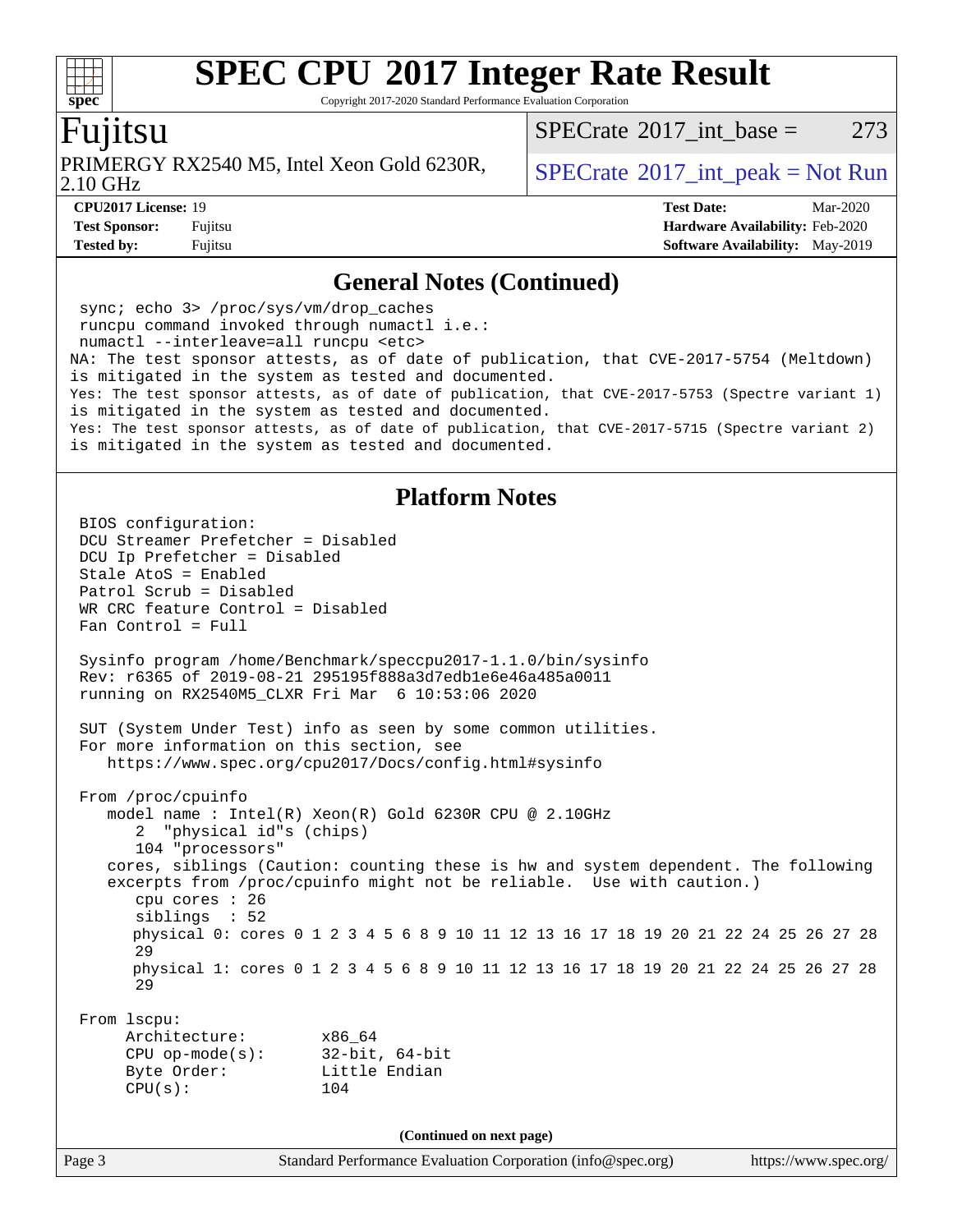Copyright 2017-2020 Standard Performance Evaluation Corporation

## Fujitsu

**[spec](http://www.spec.org/)**

 $+\ +$ 

2.10 GHz PRIMERGY RX2540 M5, Intel Xeon Gold 6230R,  $SPECrate^{\circ}2017\_int\_peak = Not Run$  $SPECrate^{\circ}2017\_int\_peak = Not Run$ 

 $SPECTate@2017_int\_base = 273$ 

**[CPU2017 License:](http://www.spec.org/auto/cpu2017/Docs/result-fields.html#CPU2017License)** 19 **[Test Date:](http://www.spec.org/auto/cpu2017/Docs/result-fields.html#TestDate)** Mar-2020 **[Test Sponsor:](http://www.spec.org/auto/cpu2017/Docs/result-fields.html#TestSponsor)** Fujitsu **[Hardware Availability:](http://www.spec.org/auto/cpu2017/Docs/result-fields.html#HardwareAvailability)** Feb-2020 **[Tested by:](http://www.spec.org/auto/cpu2017/Docs/result-fields.html#Testedby)** Fujitsu **Fugital Example 2019 [Software Availability:](http://www.spec.org/auto/cpu2017/Docs/result-fields.html#SoftwareAvailability)** May-2019

### **[Platform Notes \(Continued\)](http://www.spec.org/auto/cpu2017/Docs/result-fields.html#PlatformNotes)**

|                                                                                                                                                                                                                                                                                                                                                                                                      |                                                                                                                                                                                                                                                                                                                                                                                                  | (Continued on next page)                                                                                                                                                                                                                                                                                                                                                                                                                                                                                                                                                                                                                                                                                                                                                                                                                                                                                                                                                                                                                                                                                                                                                                                                                                                                                                                                                                                                                              |  |  |  |
|------------------------------------------------------------------------------------------------------------------------------------------------------------------------------------------------------------------------------------------------------------------------------------------------------------------------------------------------------------------------------------------------------|--------------------------------------------------------------------------------------------------------------------------------------------------------------------------------------------------------------------------------------------------------------------------------------------------------------------------------------------------------------------------------------------------|-------------------------------------------------------------------------------------------------------------------------------------------------------------------------------------------------------------------------------------------------------------------------------------------------------------------------------------------------------------------------------------------------------------------------------------------------------------------------------------------------------------------------------------------------------------------------------------------------------------------------------------------------------------------------------------------------------------------------------------------------------------------------------------------------------------------------------------------------------------------------------------------------------------------------------------------------------------------------------------------------------------------------------------------------------------------------------------------------------------------------------------------------------------------------------------------------------------------------------------------------------------------------------------------------------------------------------------------------------------------------------------------------------------------------------------------------------|--|--|--|
| From numactl --hardware WARNING: a numactl 'node' might or might not correspond to a<br>physical chip.<br>$available: 4 nodes (0-3)$<br>node 0 cpus: 0 1 2 3 7 8 9 13 14 15 20 21 22 52 53 54 55 59 60 61 65 66 67 72 73 74<br>node 0 size: 191974 MB<br>node 0 free: 191489 MB<br>node 1 cpus: 4 5 6 10 11 12 16 17 18 19 23 24 25 56 57 58 62 63 64 68 69 70 71 75 76 77<br>node 1 size: 193501 MB |                                                                                                                                                                                                                                                                                                                                                                                                  |                                                                                                                                                                                                                                                                                                                                                                                                                                                                                                                                                                                                                                                                                                                                                                                                                                                                                                                                                                                                                                                                                                                                                                                                                                                                                                                                                                                                                                                       |  |  |  |
|                                                                                                                                                                                                                                                                                                                                                                                                      | /proc/cpuinfo cache data<br>cache size : 36608 KB                                                                                                                                                                                                                                                                                                                                                |                                                                                                                                                                                                                                                                                                                                                                                                                                                                                                                                                                                                                                                                                                                                                                                                                                                                                                                                                                                                                                                                                                                                                                                                                                                                                                                                                                                                                                                       |  |  |  |
|                                                                                                                                                                                                                                                                                                                                                                                                      | Thread(s) per core:<br>$Core(s)$ per socket:<br>Socket(s):<br>NUMA node(s):<br>Vendor ID:<br>CPU family:<br>Model:<br>Model name:<br>Stepping:<br>CPU MHz:<br>CPU max MHz:<br>CPU min MHz:<br>BogoMIPS:<br>Virtualization:<br>L1d cache:<br>Lli cache:<br>$L2$ cache:<br>L3 cache:<br>NUMA node0 CPU(s):<br>NUMA $node1$ $CPU(s):$<br>NUMA $node2$ $CPU(s):$<br>NUMA $node3$ $CPU(s):$<br>Flaqs: | 2<br>26<br>2<br>$\overline{4}$<br>GenuineIntel<br>6<br>85<br>$Intel(R) Xeon(R) Gold 6230R CPU @ 2.10GHz$<br>7<br>2100.000<br>4000.0000<br>1000.0000<br>4200.00<br>$VT - x$<br>32K<br>32K<br>1024K<br>36608K<br>$0-3, 7-9, 13-15, 20-22, 52-55, 59-61, 65-67, 72-74$<br>$4-6$ , 10-12, 16-19, 23-25, 56-58, 62-64, 68-71, 75-77<br>26-29, 33-35, 39-41, 46-48, 78-81, 85-87, 91-93, 98-100<br>30-32, 36-38, 42-45, 49-51, 82-84, 88-90, 94-97, 101-103<br>fpu vme de pse tsc msr pae mce cx8 apic sep mtrr pge mca cmov<br>pat pse36 clflush dts acpi mmx fxsr sse sse2 ss ht tm pbe syscall nx pdpelgb rdtscp<br>lm constant_tsc art arch_perfmon pebs bts rep_good nopl xtopology nonstop_tsc cpuid<br>aperfmperf pni pclmulqdq dtes64 monitor ds_cpl vmx smx est tm2 ssse3 sdbg fma cx16<br>xtpr pdcm pcid dca sse4_1 sse4_2 x2apic movbe popcnt tsc_deadline_timer aes xsave<br>avx f16c rdrand lahf_lm abm 3dnowprefetch cpuid_fault epb cat_13 cdp_13<br>invpcid_single intel_ppin ssbd mba ibrs ibpb stibp ibrs_enhanced tpr_shadow vnmi<br>flexpriority ept vpid fsgsbase tsc_adjust bmil hle avx2 smep bmi2 erms invpcid rtm<br>cqm mpx rdt_a avx512f avx512dq rdseed adx smap clflushopt clwb intel_pt avx512cd<br>avx512bw avx512vl xsaveopt xsavec xgetbvl xsaves cqm_llc cqm_occup_llc cqm_mbm_total<br>cqm_mbm_local dtherm ida arat pln pts hwp hwp_act_window hwp_epp hwp_pkg_req pku<br>ospke avx512_vnni flush_l1d arch_capabilities |  |  |  |
|                                                                                                                                                                                                                                                                                                                                                                                                      | On-line CPU(s) list: $0-103$                                                                                                                                                                                                                                                                                                                                                                     |                                                                                                                                                                                                                                                                                                                                                                                                                                                                                                                                                                                                                                                                                                                                                                                                                                                                                                                                                                                                                                                                                                                                                                                                                                                                                                                                                                                                                                                       |  |  |  |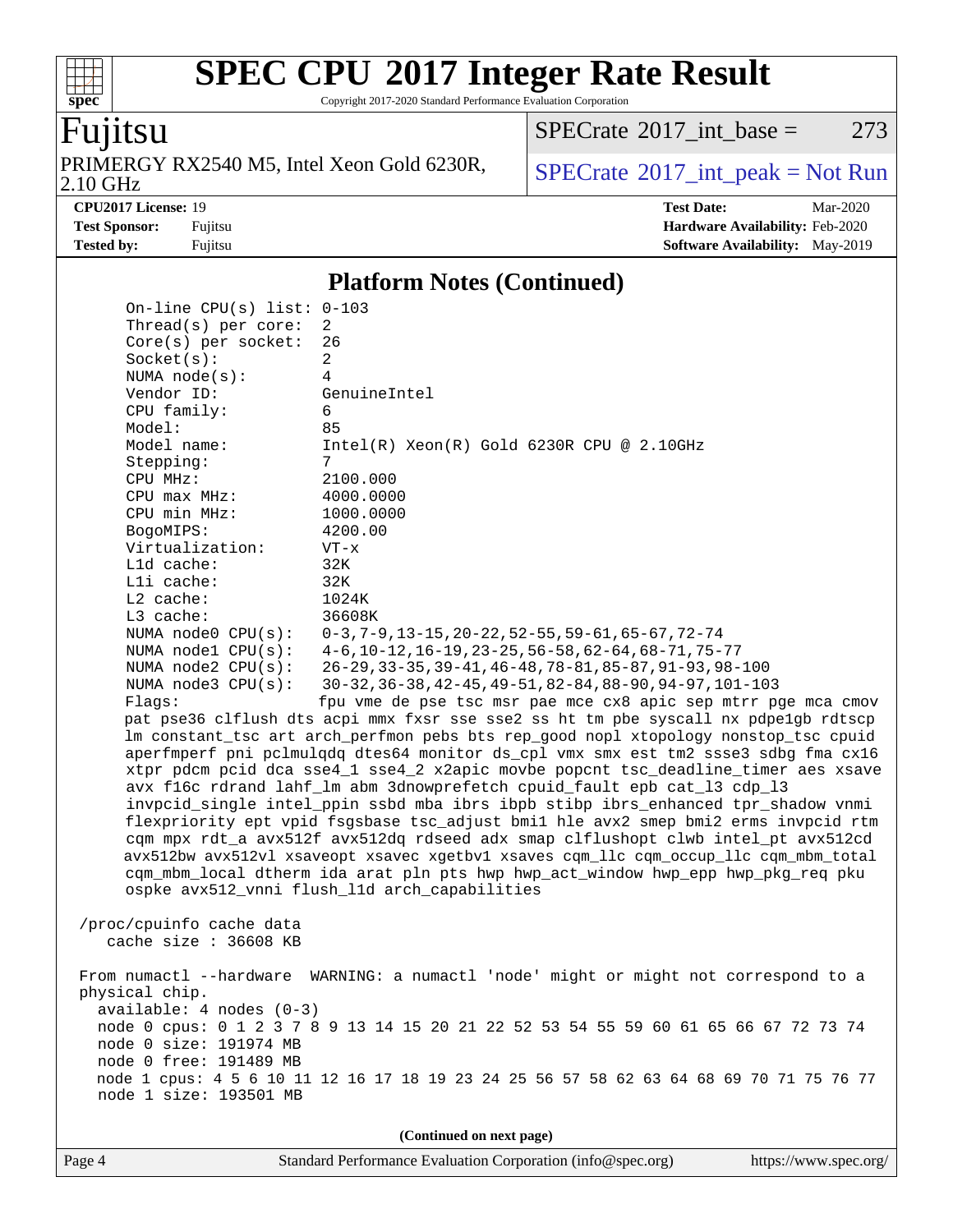Copyright 2017-2020 Standard Performance Evaluation Corporation

## Fujitsu

**[spec](http://www.spec.org/)**

 $+\ +$ 

2.10 GHz PRIMERGY RX2540 M5, Intel Xeon Gold 6230R,  $\big|$  [SPECrate](http://www.spec.org/auto/cpu2017/Docs/result-fields.html#SPECrate2017intpeak) <sup>®</sup>[2017\\_int\\_peak = N](http://www.spec.org/auto/cpu2017/Docs/result-fields.html#SPECrate2017intpeak)ot Run

[SPECrate](http://www.spec.org/auto/cpu2017/Docs/result-fields.html#SPECrate2017intbase)<sup>®</sup>2017 int base = 273

**[CPU2017 License:](http://www.spec.org/auto/cpu2017/Docs/result-fields.html#CPU2017License)** 19 **[Test Date:](http://www.spec.org/auto/cpu2017/Docs/result-fields.html#TestDate)** Mar-2020 **[Test Sponsor:](http://www.spec.org/auto/cpu2017/Docs/result-fields.html#TestSponsor)** Fujitsu **[Hardware Availability:](http://www.spec.org/auto/cpu2017/Docs/result-fields.html#HardwareAvailability)** Feb-2020 **[Tested by:](http://www.spec.org/auto/cpu2017/Docs/result-fields.html#Testedby)** Fujitsu **Fugital [Software Availability:](http://www.spec.org/auto/cpu2017/Docs/result-fields.html#SoftwareAvailability)** May-2019

### **[Platform Notes \(Continued\)](http://www.spec.org/auto/cpu2017/Docs/result-fields.html#PlatformNotes)**

 node 1 free: 193158 MB node 2 cpus: 26 27 28 29 33 34 35 39 40 41 46 47 48 78 79 80 81 85 86 87 91 92 93 98 99 100 node 2 size: 193530 MB node 2 free: 193267 MB node 3 cpus: 30 31 32 36 37 38 42 43 44 45 49 50 51 82 83 84 88 89 90 94 95 96 97 101 102 103 node 3 size: 193318 MB node 3 free: 193056 MB node distances: node 0 1 2 3 0: 10 11 21 21 1: 11 10 21 21 2: 21 21 10 11 3: 21 21 11 10 From /proc/meminfo MemTotal: 790861320 kB HugePages\_Total: 0 Hugepagesize: 2048 kB From /etc/\*release\* /etc/\*version\* os-release: NAME="SLES" VERSION="15" VERSION\_ID="15" PRETTY\_NAME="SUSE Linux Enterprise Server 15" ID="sles" ID\_LIKE="suse" ANSI\_COLOR="0;32" CPE\_NAME="cpe:/o:suse:sles:15" uname -a: Linux RX2540M5\_CLXR 4.12.14-25.28-default #1 SMP Wed Jan 16 20:00:47 UTC 2019 (dd6077c) x86\_64 x86\_64 x86\_64 GNU/Linux Kernel self-reported vulnerability status: CVE-2018-3620 (L1 Terminal Fault): Not affected Microarchitectural Data Sampling: No status reported CVE-2017-5754 (Meltdown): Not affected CVE-2018-3639 (Speculative Store Bypass): Mitigation: Speculative Store Bypass disabled via prctl and seccomp CVE-2017-5753 (Spectre variant 1): Mitigation: \_\_user pointer sanitization CVE-2017-5715 (Spectre variant 2): Mitigation: Enhanced IBRS, IBPB: conditional, RSB filling **(Continued on next page)**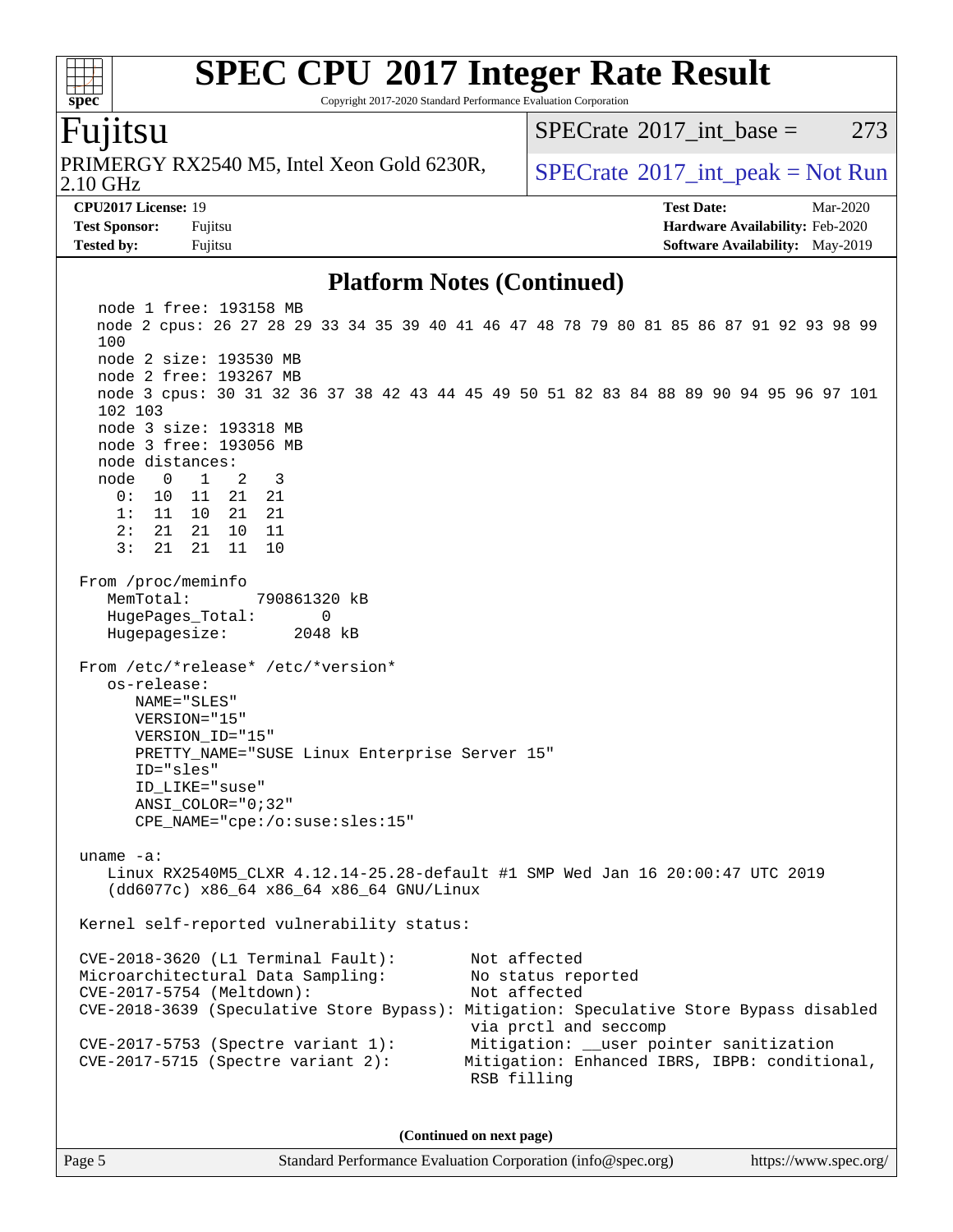Copyright 2017-2020 Standard Performance Evaluation Corporation

#### 2.10 GHz PRIMERGY RX2540 M5, Intel Xeon Gold 6230R,  $SPECrate^{\circ}2017\_int\_peak = Not Run$  $SPECrate^{\circ}2017\_int\_peak = Not Run$ **[CPU2017 License:](http://www.spec.org/auto/cpu2017/Docs/result-fields.html#CPU2017License)** 19 **[Test Date:](http://www.spec.org/auto/cpu2017/Docs/result-fields.html#TestDate)** Mar-2020 **[Test Sponsor:](http://www.spec.org/auto/cpu2017/Docs/result-fields.html#TestSponsor)** Fujitsu **[Hardware Availability:](http://www.spec.org/auto/cpu2017/Docs/result-fields.html#HardwareAvailability)** Feb-2020 **[Tested by:](http://www.spec.org/auto/cpu2017/Docs/result-fields.html#Testedby)** Fujitsu **Fujitsu <b>[Software Availability:](http://www.spec.org/auto/cpu2017/Docs/result-fields.html#SoftwareAvailability)** May-2019 **[Platform Notes \(Continued\)](http://www.spec.org/auto/cpu2017/Docs/result-fields.html#PlatformNotes)** run-level 3 Mar 6 10:47 SPEC is set to: /home/Benchmark/speccpu2017-1.1.0 Filesystem Type Size Used Avail Use% Mounted on /dev/sda5 xfs 191G 113G 78G 60% /home From /sys/devices/virtual/dmi/id BIOS: FUJITSU // American Megatrends Inc. V5.0.0.14 R1.18.0 for D3384-B1x 02/10/2020 Vendor: FUJITSU Product: PRIMERGY RX2540 M5 Product Family: SERVER Serial: YMSOXXXXXX Additional information from dmidecode follows. WARNING: Use caution when you interpret this section. The 'dmidecode' program reads system data which is "intended to allow hardware to be accurately determined", but the intent may not be met, as there are frequent changes to hardware, firmware, and the "DMTF SMBIOS" standard. Memory: 24x Samsung M393A4K40CB2-CVF 32 GB 2 rank 2933, configured at 2934 (End of data from sysinfo program) **[Compiler Version Notes](http://www.spec.org/auto/cpu2017/Docs/result-fields.html#CompilerVersionNotes)** ============================================================================== C | 500.perlbench\_r(base)  $502.\text{gcc_r}$ (base)  $505.\text{mcf_r}$ (base) | 525.x264\_r(base) 557.xz\_r(base) ------------------------------------------------------------------------------ Intel(R) C Intel(R) 64 Compiler for applications running on Intel(R) 64, Version 19.0.4.227 Build 20190416 Copyright (C) 1985-2019 Intel Corporation. All rights reserved. ------------------------------------------------------------------------------ ==============================================================================  $C++$  | 520.omnetpp\_r(base) 523.xalancbmk\_r(base) 531.deepsjeng\_r(base) | 541.leela\_r(base) ------------------------------------------------------------------------------ Intel(R)  $C++$  Intel(R) 64 Compiler for applications running on Intel(R) 64, Version 19.0.4.227 Build 20190416 Copyright (C) 1985-2019 Intel Corporation. All rights reserved. ------------------------------------------------------------------------------

============================================================================== Fortran | 548.exchange2\_r(base) ------------------------------------------------------------------------------

**(Continued on next page)**

| u<br>æ<br>Ш |  |  |  |  |  |  |
|-------------|--|--|--|--|--|--|

Fujitsu

## [SPECrate](http://www.spec.org/auto/cpu2017/Docs/result-fields.html#SPECrate2017intbase)<sup>®</sup>2017 int base = 273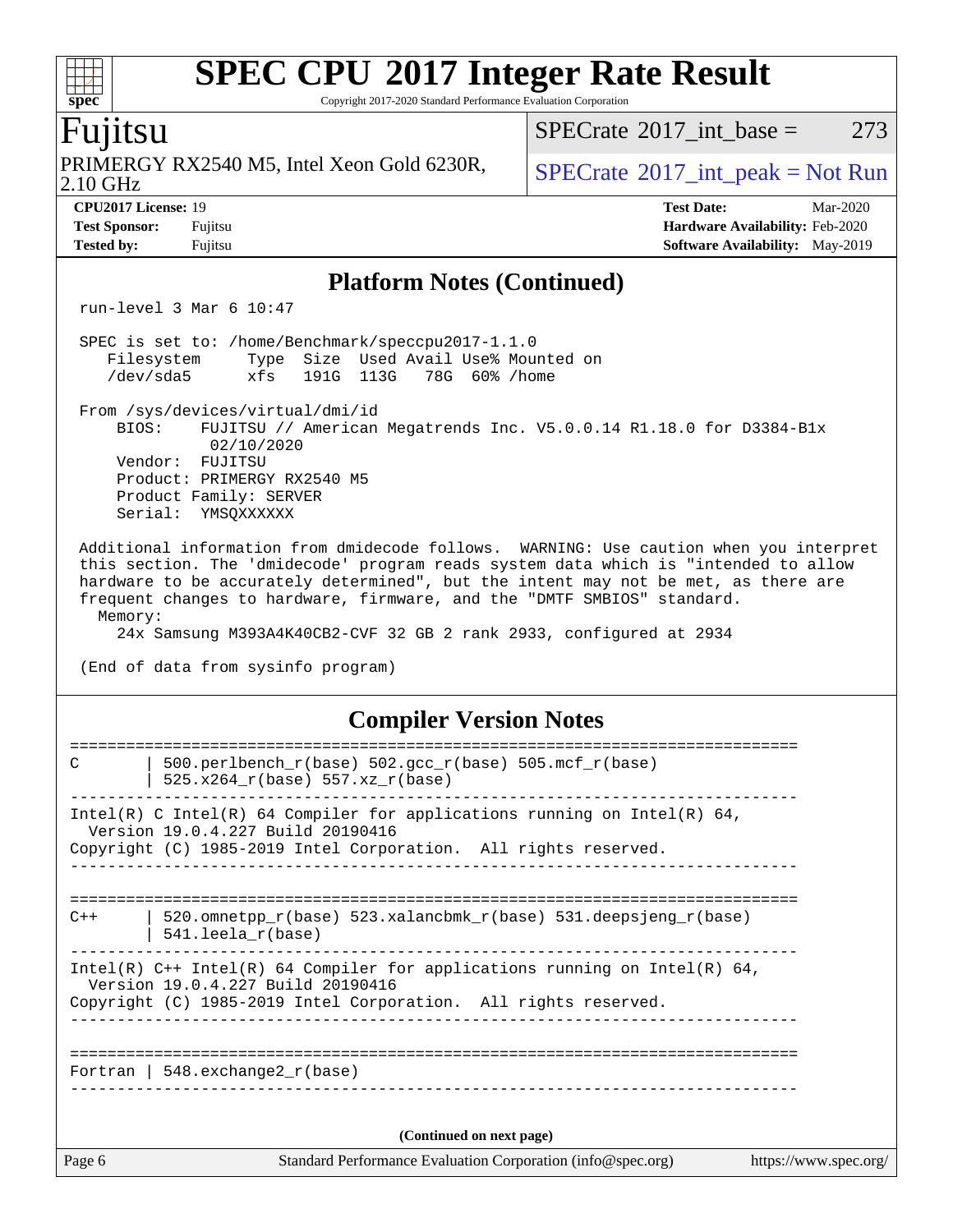Copyright 2017-2020 Standard Performance Evaluation Corporation

## Fujitsu

PRIMERGY RX2540 M5, Intel Xeon Gold 6230R,  $\big|$  [SPECrate](http://www.spec.org/auto/cpu2017/Docs/result-fields.html#SPECrate2017intpeak)®[2017\\_int\\_peak = N](http://www.spec.org/auto/cpu2017/Docs/result-fields.html#SPECrate2017intpeak)ot Run

[SPECrate](http://www.spec.org/auto/cpu2017/Docs/result-fields.html#SPECrate2017intbase)<sup>®</sup>2017 int base = 273

2.10 GHz

**[CPU2017 License:](http://www.spec.org/auto/cpu2017/Docs/result-fields.html#CPU2017License)** 19 **[Test Date:](http://www.spec.org/auto/cpu2017/Docs/result-fields.html#TestDate)** Mar-2020 **[Test Sponsor:](http://www.spec.org/auto/cpu2017/Docs/result-fields.html#TestSponsor)** Fujitsu **[Hardware Availability:](http://www.spec.org/auto/cpu2017/Docs/result-fields.html#HardwareAvailability)** Feb-2020 **[Tested by:](http://www.spec.org/auto/cpu2017/Docs/result-fields.html#Testedby)** Fujitsu **Fujitsu [Software Availability:](http://www.spec.org/auto/cpu2017/Docs/result-fields.html#SoftwareAvailability)** May-2019

## **[Compiler Version Notes \(Continued\)](http://www.spec.org/auto/cpu2017/Docs/result-fields.html#CompilerVersionNotes)**

Intel(R) Fortran Intel(R) 64 Compiler for applications running on Intel(R) 64, Version 19.0.4.227 Build 20190416 Copyright (C) 1985-2019 Intel Corporation. All rights reserved. ------------------------------------------------------------------------------

**[Base Compiler Invocation](http://www.spec.org/auto/cpu2017/Docs/result-fields.html#BaseCompilerInvocation)**

#### [C benchmarks](http://www.spec.org/auto/cpu2017/Docs/result-fields.html#Cbenchmarks): [icc -m64 -std=c11](http://www.spec.org/cpu2017/results/res2020q2/cpu2017-20200331-21899.flags.html#user_CCbase_intel_icc_64bit_c11_33ee0cdaae7deeeab2a9725423ba97205ce30f63b9926c2519791662299b76a0318f32ddfffdc46587804de3178b4f9328c46fa7c2b0cd779d7a61945c91cd35)

[C++ benchmarks:](http://www.spec.org/auto/cpu2017/Docs/result-fields.html#CXXbenchmarks) [icpc -m64](http://www.spec.org/cpu2017/results/res2020q2/cpu2017-20200331-21899.flags.html#user_CXXbase_intel_icpc_64bit_4ecb2543ae3f1412ef961e0650ca070fec7b7afdcd6ed48761b84423119d1bf6bdf5cad15b44d48e7256388bc77273b966e5eb805aefd121eb22e9299b2ec9d9)

[Fortran benchmarks](http://www.spec.org/auto/cpu2017/Docs/result-fields.html#Fortranbenchmarks): [ifort -m64](http://www.spec.org/cpu2017/results/res2020q2/cpu2017-20200331-21899.flags.html#user_FCbase_intel_ifort_64bit_24f2bb282fbaeffd6157abe4f878425411749daecae9a33200eee2bee2fe76f3b89351d69a8130dd5949958ce389cf37ff59a95e7a40d588e8d3a57e0c3fd751)

## **[Base Portability Flags](http://www.spec.org/auto/cpu2017/Docs/result-fields.html#BasePortabilityFlags)**

 500.perlbench\_r: [-DSPEC\\_LP64](http://www.spec.org/cpu2017/results/res2020q2/cpu2017-20200331-21899.flags.html#b500.perlbench_r_basePORTABILITY_DSPEC_LP64) [-DSPEC\\_LINUX\\_X64](http://www.spec.org/cpu2017/results/res2020q2/cpu2017-20200331-21899.flags.html#b500.perlbench_r_baseCPORTABILITY_DSPEC_LINUX_X64) 502.gcc\_r: [-DSPEC\\_LP64](http://www.spec.org/cpu2017/results/res2020q2/cpu2017-20200331-21899.flags.html#suite_basePORTABILITY502_gcc_r_DSPEC_LP64) 505.mcf\_r: [-DSPEC\\_LP64](http://www.spec.org/cpu2017/results/res2020q2/cpu2017-20200331-21899.flags.html#suite_basePORTABILITY505_mcf_r_DSPEC_LP64) 520.omnetpp\_r: [-DSPEC\\_LP64](http://www.spec.org/cpu2017/results/res2020q2/cpu2017-20200331-21899.flags.html#suite_basePORTABILITY520_omnetpp_r_DSPEC_LP64) 523.xalancbmk\_r: [-DSPEC\\_LP64](http://www.spec.org/cpu2017/results/res2020q2/cpu2017-20200331-21899.flags.html#suite_basePORTABILITY523_xalancbmk_r_DSPEC_LP64) [-DSPEC\\_LINUX](http://www.spec.org/cpu2017/results/res2020q2/cpu2017-20200331-21899.flags.html#b523.xalancbmk_r_baseCXXPORTABILITY_DSPEC_LINUX) 525.x264\_r: [-DSPEC\\_LP64](http://www.spec.org/cpu2017/results/res2020q2/cpu2017-20200331-21899.flags.html#suite_basePORTABILITY525_x264_r_DSPEC_LP64) 531.deepsjeng\_r: [-DSPEC\\_LP64](http://www.spec.org/cpu2017/results/res2020q2/cpu2017-20200331-21899.flags.html#suite_basePORTABILITY531_deepsjeng_r_DSPEC_LP64) 541.leela\_r: [-DSPEC\\_LP64](http://www.spec.org/cpu2017/results/res2020q2/cpu2017-20200331-21899.flags.html#suite_basePORTABILITY541_leela_r_DSPEC_LP64) 548.exchange2\_r: [-DSPEC\\_LP64](http://www.spec.org/cpu2017/results/res2020q2/cpu2017-20200331-21899.flags.html#suite_basePORTABILITY548_exchange2_r_DSPEC_LP64) 557.xz\_r: [-DSPEC\\_LP64](http://www.spec.org/cpu2017/results/res2020q2/cpu2017-20200331-21899.flags.html#suite_basePORTABILITY557_xz_r_DSPEC_LP64)

## **[Base Optimization Flags](http://www.spec.org/auto/cpu2017/Docs/result-fields.html#BaseOptimizationFlags)**

#### [C benchmarks](http://www.spec.org/auto/cpu2017/Docs/result-fields.html#Cbenchmarks):

[-Wl,-z,muldefs](http://www.spec.org/cpu2017/results/res2020q2/cpu2017-20200331-21899.flags.html#user_CCbase_link_force_multiple1_b4cbdb97b34bdee9ceefcfe54f4c8ea74255f0b02a4b23e853cdb0e18eb4525ac79b5a88067c842dd0ee6996c24547a27a4b99331201badda8798ef8a743f577) [-xCORE-AVX512](http://www.spec.org/cpu2017/results/res2020q2/cpu2017-20200331-21899.flags.html#user_CCbase_f-xCORE-AVX512) [-ipo](http://www.spec.org/cpu2017/results/res2020q2/cpu2017-20200331-21899.flags.html#user_CCbase_f-ipo) [-O3](http://www.spec.org/cpu2017/results/res2020q2/cpu2017-20200331-21899.flags.html#user_CCbase_f-O3) [-no-prec-div](http://www.spec.org/cpu2017/results/res2020q2/cpu2017-20200331-21899.flags.html#user_CCbase_f-no-prec-div) [-qopt-mem-layout-trans=4](http://www.spec.org/cpu2017/results/res2020q2/cpu2017-20200331-21899.flags.html#user_CCbase_f-qopt-mem-layout-trans_fa39e755916c150a61361b7846f310bcdf6f04e385ef281cadf3647acec3f0ae266d1a1d22d972a7087a248fd4e6ca390a3634700869573d231a252c784941a8) [-L/usr/local/IntelCompiler19/compilers\\_and\\_libraries\\_2019.4.227/linux/compiler/lib/intel64](http://www.spec.org/cpu2017/results/res2020q2/cpu2017-20200331-21899.flags.html#user_CCbase_qkmalloc_link_0ffe0cb02c68ef1b443a077c7888c10c67ca0d1dd7138472156f06a085bbad385f78d49618ad55dca9db3b1608e84afc2f69b4003b1d1ca498a9fc1462ccefda) [-lqkmalloc](http://www.spec.org/cpu2017/results/res2020q2/cpu2017-20200331-21899.flags.html#user_CCbase_qkmalloc_link_lib_79a818439969f771c6bc311cfd333c00fc099dad35c030f5aab9dda831713d2015205805422f83de8875488a2991c0a156aaa600e1f9138f8fc37004abc96dc5)

#### [C++ benchmarks](http://www.spec.org/auto/cpu2017/Docs/result-fields.html#CXXbenchmarks):

[-Wl,-z,muldefs](http://www.spec.org/cpu2017/results/res2020q2/cpu2017-20200331-21899.flags.html#user_CXXbase_link_force_multiple1_b4cbdb97b34bdee9ceefcfe54f4c8ea74255f0b02a4b23e853cdb0e18eb4525ac79b5a88067c842dd0ee6996c24547a27a4b99331201badda8798ef8a743f577) [-xCORE-AVX512](http://www.spec.org/cpu2017/results/res2020q2/cpu2017-20200331-21899.flags.html#user_CXXbase_f-xCORE-AVX512) [-ipo](http://www.spec.org/cpu2017/results/res2020q2/cpu2017-20200331-21899.flags.html#user_CXXbase_f-ipo) [-O3](http://www.spec.org/cpu2017/results/res2020q2/cpu2017-20200331-21899.flags.html#user_CXXbase_f-O3) [-no-prec-div](http://www.spec.org/cpu2017/results/res2020q2/cpu2017-20200331-21899.flags.html#user_CXXbase_f-no-prec-div) [-qopt-mem-layout-trans=4](http://www.spec.org/cpu2017/results/res2020q2/cpu2017-20200331-21899.flags.html#user_CXXbase_f-qopt-mem-layout-trans_fa39e755916c150a61361b7846f310bcdf6f04e385ef281cadf3647acec3f0ae266d1a1d22d972a7087a248fd4e6ca390a3634700869573d231a252c784941a8) [-L/usr/local/IntelCompiler19/compilers\\_and\\_libraries\\_2019.4.227/linux/compiler/lib/intel64](http://www.spec.org/cpu2017/results/res2020q2/cpu2017-20200331-21899.flags.html#user_CXXbase_qkmalloc_link_0ffe0cb02c68ef1b443a077c7888c10c67ca0d1dd7138472156f06a085bbad385f78d49618ad55dca9db3b1608e84afc2f69b4003b1d1ca498a9fc1462ccefda)

**(Continued on next page)**

|        | $\mathbf{y}$                                                |                       |
|--------|-------------------------------------------------------------|-----------------------|
| Page 7 | Standard Performance Evaluation Corporation (info@spec.org) | https://www.spec.org/ |

**[spec](http://www.spec.org/)**